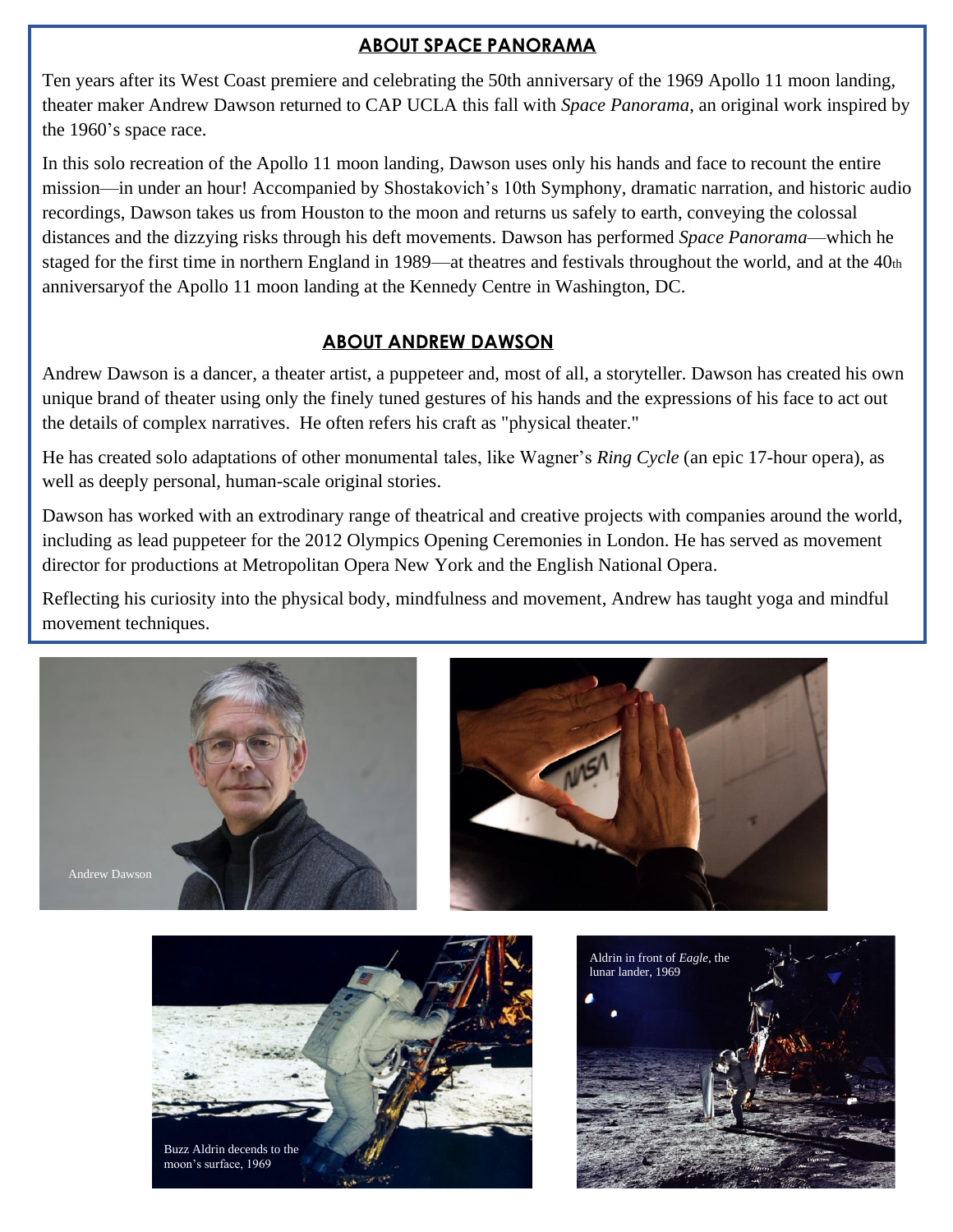# **ONE GIANT LEAP: Landing on the Moon**

When the Apollo 11 mission arrived on the surface of the moon in July of 1969, it marked the completion of an ambitious national goal set by President John F. Kennedy in 1961: to land humans on the moon and return them safely to Earth, and do it in the next 9 years. It had been just a few weeks since the first human ever—Soviet Cosmonaut Yuri Gagarin—had traveled into space. Nine years seemed like an impossibly short timeline for landing on, and relaunching from the moon. But, with the hard work of hundreds of thousands of scientists and engineers, the Apollo program moved ahead at lightning speed. Neil Armstrong, Buzz Aldrin, and Michael Collins became the U.S. astronauts who would make the historic trip from Earth.

Apollo 11 launched from Cape Kennedy, Florida (now known as Kennedy Space Center on Cape Canaveral) on July 16, 1969. After traveling 240,000 miles in 76 hours, Apollo 11's command module, Columbia, entered lunar orbit. The next day, Armstrong and Aldrin crawled through a hatch into the lunar landing module, Eagle, and separated from Columbia. Collins remained on board, continuing to orbit the moon. Two hours later, the Eagle began its descent to the lunar surface. The craft touched down on the southwestern edge of the Sea of Tranquility—a large, smooth place on the moon's cratered surface. Armstrong immediately radioed to Mission Control in Houston, a now-famous message: "The Eagle has landed."

As Armstrong stepped off the ladder and took his first step on the moon, he said, "That's one small step for man, one giant leap for mankind." Aldrin joined him on the moon's surface 19 minutes later, and together they took photographs of the terrain, planted a U.S. flag, collected samples, and set up scientific equipment to monitor lunar conditions. Armstrong and Aldrin spent just over 21 hours on the moon's surface. After a rest period that included seven hours of sleep, the ascent stage engine fired, lifting Eagle back to Columbia.

Armstrong and Aldrin successfully docked and rejoined Collins. Apollo 11 began its 3 day journey home, safely splashing down in the Pacific Ocean on July 24, 1969.

More than 50 years later, it remains a stunning—and inspiring—acheivment.



# **Get a complete overview of the [Apollo 11 Mission in a 5 minute video.](https://www.youtube.com/watch?v=OCjhCL2iqlQ)**

*Buzz Aldrin salutes the American flag on the moon;* Eagle *descends to the moon's surface. On the horizon, earth rises. Collins took this iconic picture from inside* Columbia; *The three returned astronauts greet their wives from a quarantine van.*